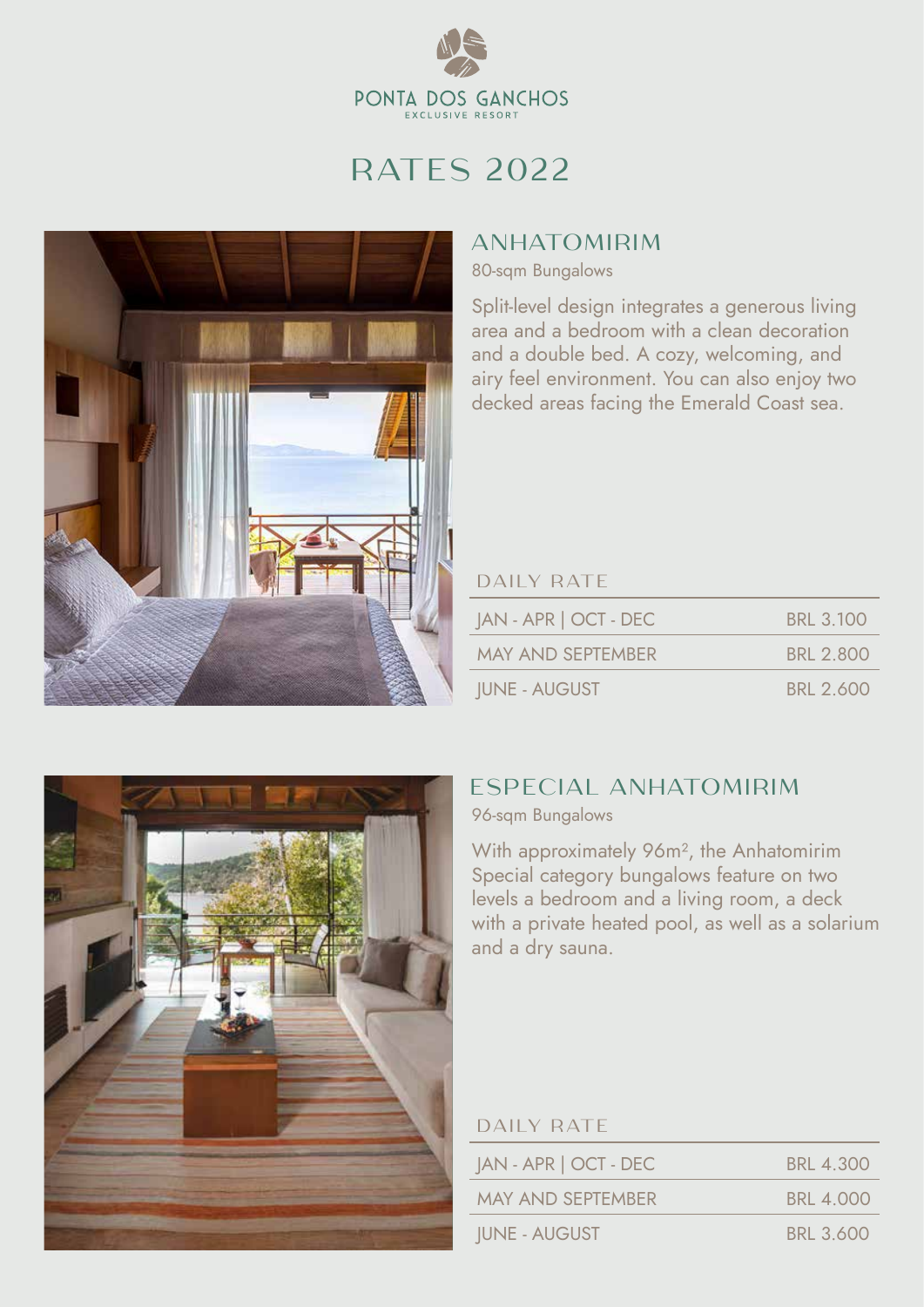

# RATES 2022



## ARVOREDO

96-sqm Bungalows

Newly renovated, the Arvoredo bungalows feature a private heated pool, as well as a dry sauna. A one-level integrated bedroom with approximately 96m with a living room ideal for reading or watching a good movie. A closet and a spacious bathroom follow the comfortable and cozy bedroom.

### DAILY RATE

| JAN - APR   OCT - DEC    | BRL 4.500        |
|--------------------------|------------------|
| <b>MAY AND SEPTEMBER</b> | <b>BRL 4.200</b> |
| <b>JUNE - AUGUST</b>     | <b>BRL 3.800</b> |



## DA VILA

130-sqm Bungalows

Da Vila bungalow is a fully integrated and modern functional space. It has a fully twinned bathroom, a dry sauna, and a whirlpool bath behind glass doors and beneath a glass ceiling. The beautiful garden frames a delightful infinity pool, which is the ideal place to appreciate the beauty of nature and the genuinely splendid sunset.

#### DAILY RATE

| $JAN - APR$   OCT - DEC  | BRI 5 200        |
|--------------------------|------------------|
| <b>MAY AND SEPTEMBER</b> | BRI 4800         |
| <b>IUNE - AUGUST</b>     | <b>BRL 4.400</b> |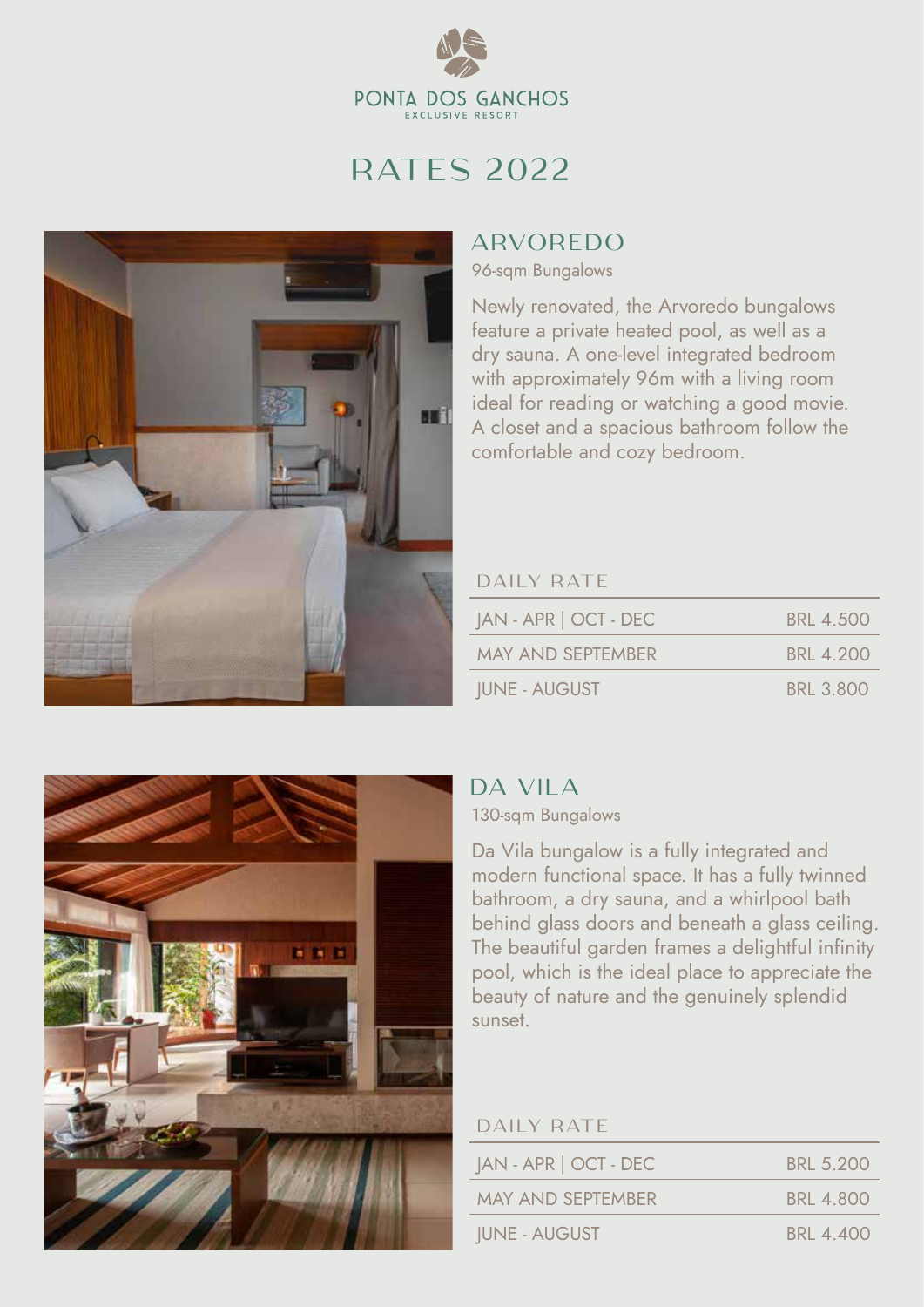

# RATES 2022



## ESPECIAL DA VILA

180-sqm Bungalows

This bungalow features an integrated bedroom and living room into a modern and exclusive space with bathrooms and double showerheads. In the outside area, a generous wooden balcony with an incredible view to the Emerald Coast, where the sunset is unmissable!

### DAILY RATE

| JAN - APR   OCT - DEC    | BRL 6.500        |
|--------------------------|------------------|
| <b>MAY AND SEPTEMBER</b> | <b>BRL 5.900</b> |
| <b>IUNE - AUGUST</b>     | <b>BRL 5.300</b> |



## ESMERALDA

#### 230-sqm Bungalows

The spacious Esmeralda bungalows feature a bedroom and a living room in a fully integrated area, separated from the outside by a glass door. The environment boasts a dry sauna, a spa bathroom, and a whirlpool bath with a view of the sea, in addition to closets and Mr. and Mrs. bathrooms. The delightful and charming outside area has a private deck with comfortable Chaise Longues and a heated pool. Extra touches include 600-thread Egyptian cotton sheets and a wine cellar.

#### DAILY RATE

| $ AN - APR $ OCT - DEC   | <b>BRL 7.100</b> |
|--------------------------|------------------|
| <b>MAY AND SEPTEMBER</b> | BRL 6.500        |
| <b>IUNE - AUGUST</b>     | <b>BRL 5.800</b> |